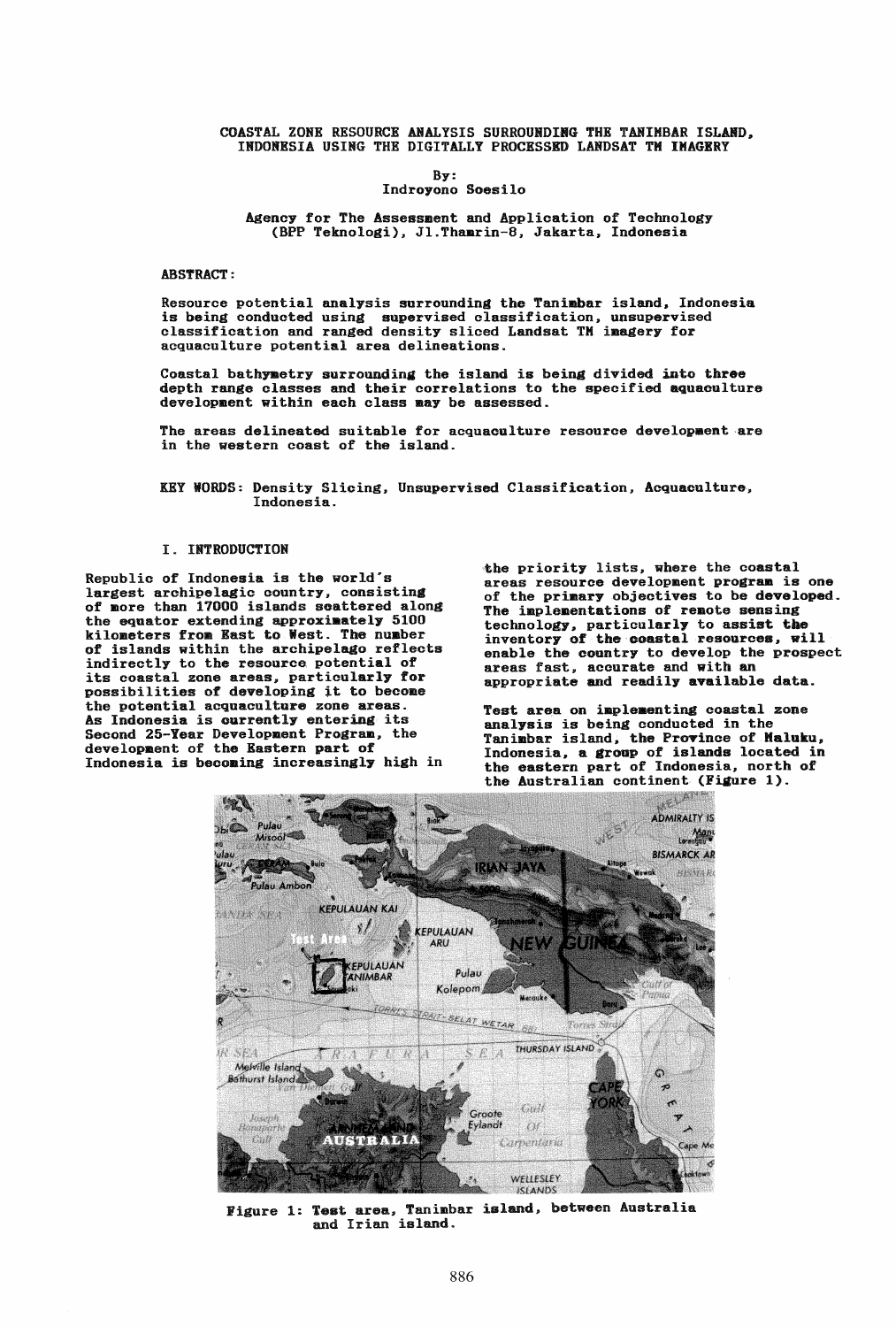Landsat TH imagery of the Tanimbar island taken on November 8, 1988 is being used for analysis (Figure 2). The data were acquired from the Australian Ground Receiving Station facility and were digitally processed by the South Australian Center for Remote Sensing (SACRS) in cooperation with the Government of Indonesia's Agency for the Assessment and Application of Technology (BPP Teknologi).

The primary objective of the study is to make inventory on areas with high potency to be developed as acquaculutre area. based on the sedimentenation. bathymetric conditions and the land suitability of the areas.

## II. TANIHBAR ISLAND AND ITS PHYSICAL **CONDITIONS**

The Tanimbar island is a part of the Kaluku Province, Indonesia and one of the nine island groups in Kaluku with low population density. The island is situated off the continental shelf of Australia and Irian. As seen on the Landsat TM imagery (Figure 3), this island<br>is still heavily forested and lightly cultivated. These lightly forested areas occured due to shift cultivations and also due to the poor quality of soils because of its karstic terrain conditions. As

seen also in the imagery (Figure 3). that karst topography are distributed all over the island and commonly occupied by limestones, marls and calcareous sandstones. The island's ground water distribution is very much related to the karstic topographic conditions. where underground water springs may be found in many locations within this karstic topographic terrain.

The hydrologic conditions of the island is characterized by the drainage pattern flowing westward with Way Ranamoie river is the major river in the island. Other drainage pattern is identified flowing westward into the Salwasa bay. Alluvial deposits. and recent marine sediments are commonly found in the coastal areas, particularly within this drainage caption area.

A sustainable development approach concept may be implemented around the Tanimbar and by enhancing its coastal zone area's capabilities into an acquaculture productive areas. The inventory of potential acquaculture zone areas around the island is being conducted utilizing Landsat TK digitally processed imagery. Coastal zone areas around the island are being delineated based on their prospect potentials on density sliced Landsat TN imagery. supervised and unsupervised imagery.



Figure 2: Landsat TK False Color Composite, Tanimbar island. Indonesia. Data take: November 8, 1988

(Courtesy of SACRS)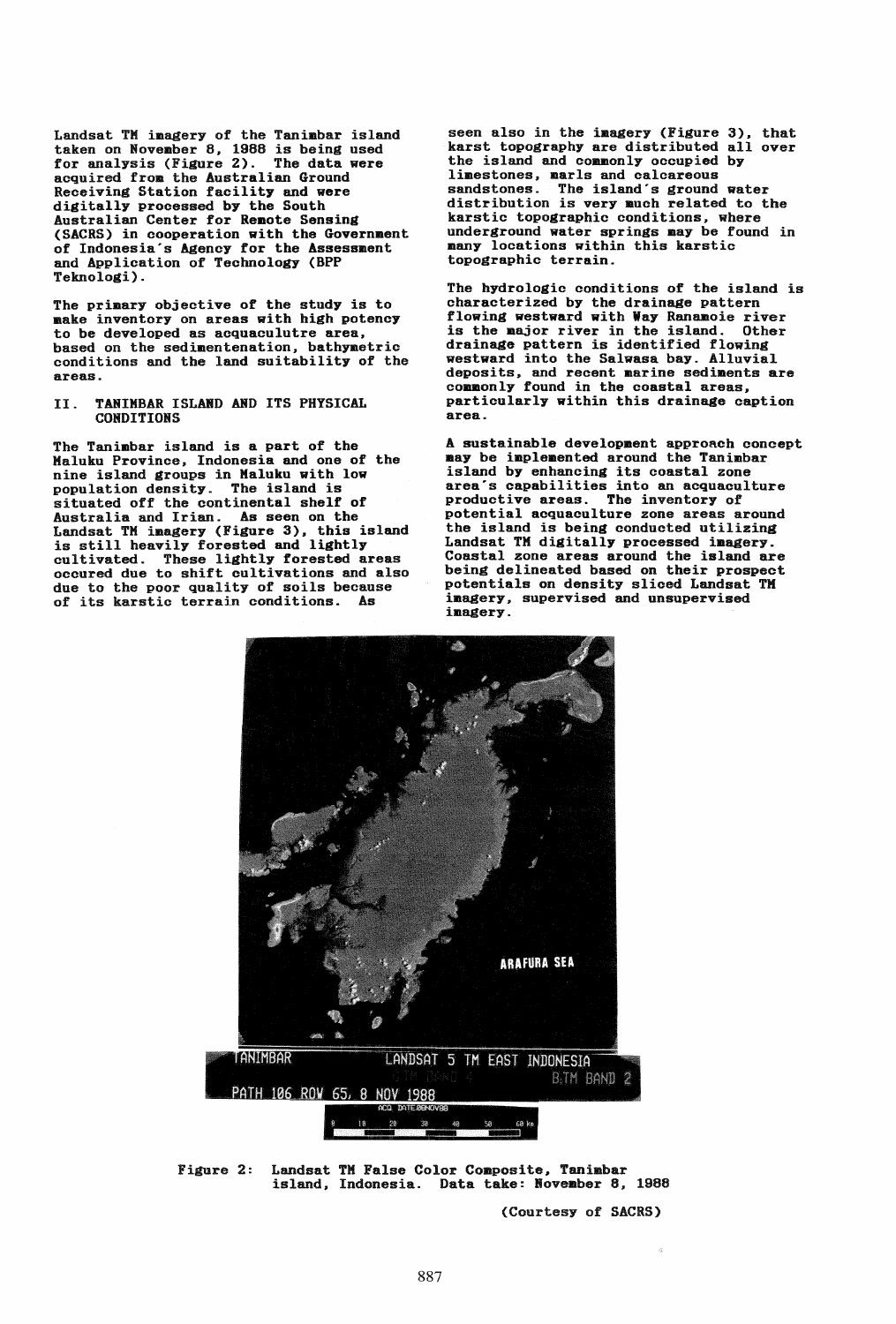

Figure 3: Landsat TM FCC Imagery western coast of Tanimbar island. River flowing westward into Salwasa bay. Inland, karstic terrain occupied by limestones. Marshes are distributed along<br>the coast.

## III. LANDSAT TM DIGITALLY PROCESSED IMAGERY FOR ACQUACULTURB DELINEATIONS

As mentioned by IFREMER (1985), salt marshes and mangroves in the tropical belt playa double role: 1) as buffer towards erosion factors and 2) as a host to many<br>forms of life. The conditions of the Tanimbar island resemble and relate to these two factors. For that matter, the development of acquaculture industry is one of the possible insentive in order to meet the sustainable development approach concept.

Considering that the potential sites for acquaculture are located either in tropical marshes adjacent to mangroves or inside the mangrove itself, an inventory of marshes areas may be conducted utilizing digitally processed Landsat TM imagery as a base. A density-sliced digitally processing was performed in order to produced density sliced imagery over the island (Figure 4). It is shown on this processed imagery that sedimentary processes and also the marshes distributions are found along the western coast of Tanimbar island indicated by the density variations reflected as tone

variations. The accumulations of sediments and marshes are parallel to the drainage outflow found allover the island. A detailed analysis of the imagery around the Salwasa bay and Way Ranaaoie river (Figure **5)** showed a clear pattern of marshes distribution in the area. This area is the ideal location for acquaculture resource development in the Tanimbar island.

Unsupervised classification Landsat TK imagery off the western coast of Tanimbar island, particularly in the Way Ranamoie downstreaa river areas, shows pattern **of**  sedimentation distributions and marshes where acquaculture resources may be developed (Figure 6). It is indicated in this imagery that various acquaculture resource areas may be delineated based on its depthness and its distances from the coast. There is some indications that shrimp farming may be developed in areas near the coast where intermix between ocean and river waters are occuring. Other types of acquaculture resources may be developed farther from the coast where the influence of river water is decreasing. Types of these potential areas may directly be identified on this unsupervised imagery.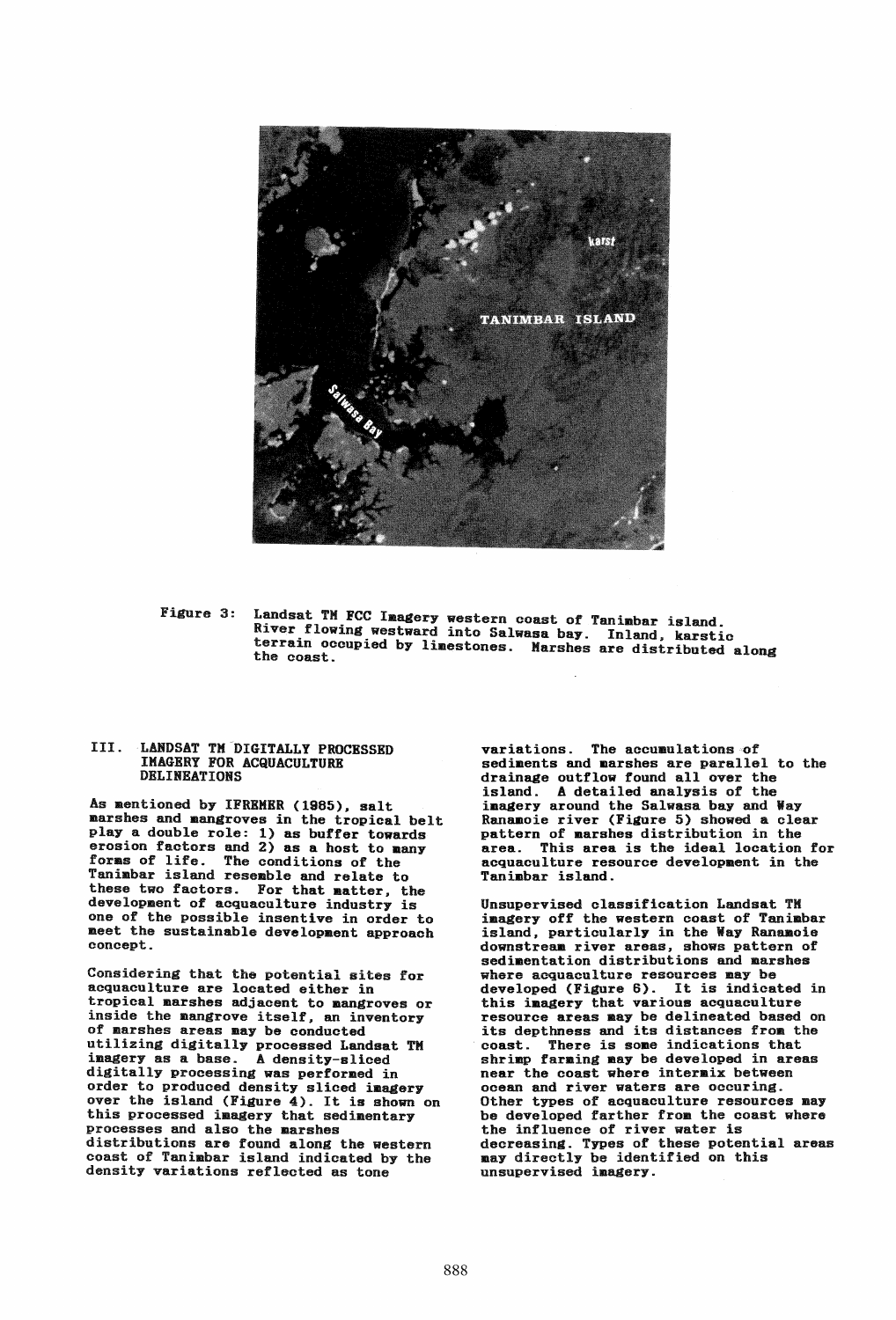

Figure 4



Figure 5



- Figure 4: Density-sliced imagery, Tanimbar island. Marshes and sedimentation are identified and distributed particularly in the western coast of the island.
- Figure 5: Density-sliced imagery, Way Ranamoie river and Salwasa bay area. Areas suitable for Acquaculture development.
- Figure 6: Unsupervised imagery off the coast of Way Ranamoie river area. Marshes distributions based on sedimentary processes. The acquaculture type developments relate to the depthness and ocean-river water intermixs.

Figure 6